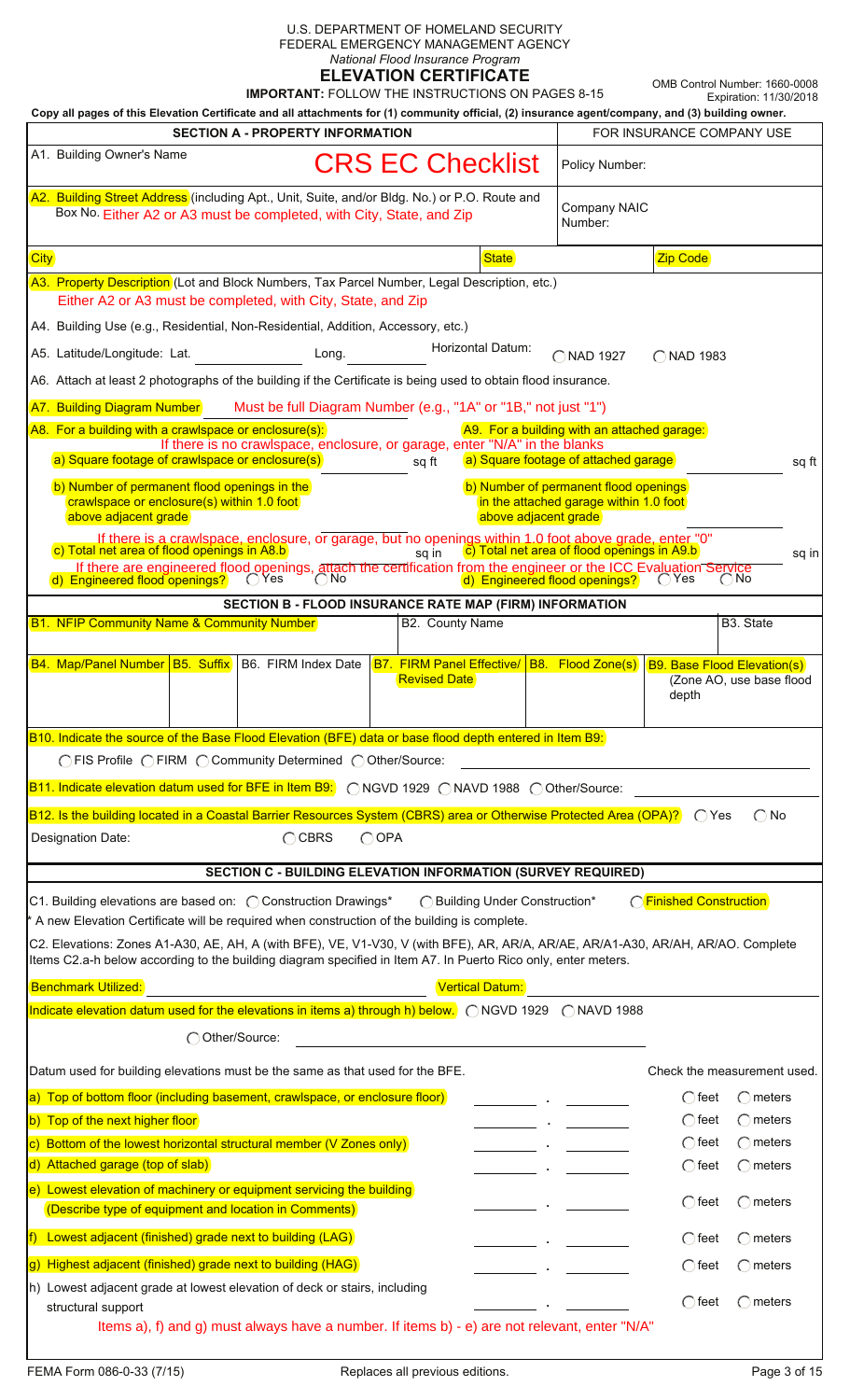## **ELEVATION CERTIFICATE, page 2** OMB Control Number: 1660-0008<br>Expiration: 11/30/2018

|                                                                                                                                                                                                                                                                                                                                                                                     | IMPORTANT: In these spaces, copy the corresponding information from Section A. |                                                                      |                            |  |  |  |  |
|-------------------------------------------------------------------------------------------------------------------------------------------------------------------------------------------------------------------------------------------------------------------------------------------------------------------------------------------------------------------------------------|--------------------------------------------------------------------------------|----------------------------------------------------------------------|----------------------------|--|--|--|--|
| Building Street Address (including Apt., Unit, Suite, and/or Bldg. No.) or P.O. Route and Box No.                                                                                                                                                                                                                                                                                   |                                                                                |                                                                      | Policy Number:             |  |  |  |  |
| <b>City</b>                                                                                                                                                                                                                                                                                                                                                                         | <b>State</b>                                                                   | <b>Zip Code</b>                                                      | Company NAIC<br>Number:    |  |  |  |  |
|                                                                                                                                                                                                                                                                                                                                                                                     |                                                                                | SECTION D - SURVEYOR, ENGINEER, OR ARCHITECT CERTIFICATION           |                            |  |  |  |  |
|                                                                                                                                                                                                                                                                                                                                                                                     |                                                                                |                                                                      |                            |  |  |  |  |
| This certification is to be signed and sealed by a land surveyor, engineer, or architect authorized by law to certify elevation information. I certify<br>that the information on this Certificate represents my best efforts to interpret the data available. I understand that any false statement may be<br>punishable by fine or imprisonment under 18 U.S. Code, Section 1001. |                                                                                |                                                                      |                            |  |  |  |  |
| Check here if attachments.                                                                                                                                                                                                                                                                                                                                                          |                                                                                |                                                                      |                            |  |  |  |  |
|                                                                                                                                                                                                                                                                                                                                                                                     | $\bigcirc$ Yes<br>$\bigcap$ No                                                 |                                                                      |                            |  |  |  |  |
| Certifier's Name                                                                                                                                                                                                                                                                                                                                                                    |                                                                                | License Number                                                       | PLACE                      |  |  |  |  |
| Title                                                                                                                                                                                                                                                                                                                                                                               | Company Name                                                                   |                                                                      | SEAL<br><b>HERE</b>        |  |  |  |  |
| Address                                                                                                                                                                                                                                                                                                                                                                             | City                                                                           | Zip Code<br>State                                                    |                            |  |  |  |  |
| Signature                                                                                                                                                                                                                                                                                                                                                                           | <b>Date</b>                                                                    | Telephone                                                            |                            |  |  |  |  |
| Copy all pages of this Elevation Certificate for (1) community official, (2) insurance agent/company, and (3) building owner.                                                                                                                                                                                                                                                       |                                                                                |                                                                      |                            |  |  |  |  |
| Comments (including type of equipment and location, per C2(e), if applicable)                                                                                                                                                                                                                                                                                                       |                                                                                |                                                                      |                            |  |  |  |  |
|                                                                                                                                                                                                                                                                                                                                                                                     |                                                                                |                                                                      |                            |  |  |  |  |
|                                                                                                                                                                                                                                                                                                                                                                                     |                                                                                |                                                                      |                            |  |  |  |  |
|                                                                                                                                                                                                                                                                                                                                                                                     |                                                                                |                                                                      |                            |  |  |  |  |
| Signature                                                                                                                                                                                                                                                                                                                                                                           |                                                                                |                                                                      | Date                       |  |  |  |  |
| <u>SECTION E - BUILDING ELEVATION INFORMATION (SURVEY NOT REQUIRED) FOR ZONE AO AND ZONE A (WITHOUT BFE)</u>                                                                                                                                                                                                                                                                        |                                                                                |                                                                      |                            |  |  |  |  |
| For Zones AO and A (without BFE), complete Items E1-E5. If the Certificate is intended to support a LOMA or LOMR-F request, complete<br>Sections A, B, and C. For Items E1-E4, use natural grade, if available. Check the measurement used. In Puerto Rico only, enter meters.                                                                                                      |                                                                                |                                                                      |                            |  |  |  |  |
| <b>E1.</b> Provide elevation information for the following and check the appropriate boxes to show whether the elevation is above or below the<br>highest adjacent grade (HAG) and the lowest adjacent grade (LAG).                                                                                                                                                                 |                                                                                |                                                                      |                            |  |  |  |  |
| a) Top of bottom floor (including basement, crawlspace,<br>or enclosure) is                                                                                                                                                                                                                                                                                                         |                                                                                | $\bigcap$ feet $\bigcap$ meters                                      | below the HAG.<br>above or |  |  |  |  |
| b) Top of bottom floor (including basement, crawlspace,<br>or enclosure) is                                                                                                                                                                                                                                                                                                         |                                                                                | $\bigcap$ feet $\bigcap$ meters                                      | below the LAG.<br>above or |  |  |  |  |
| E2. For Building Diagrams 6-9 with permanent flood openings provided in Section A Items 8 and/or 9 (see page 8 of Instructions), the next<br>higher floor (elevation C2.b in the diagrams) of the building is<br>$\bigcap$ feet $\bigcap$ meters<br>above or<br>below the HAG.                                                                                                      |                                                                                |                                                                      |                            |  |  |  |  |
| <b>E3.</b> Attached garage (top of slab) is                                                                                                                                                                                                                                                                                                                                         |                                                                                | $\bigcirc$ feet $\bigcirc$ meters                                    | below the HAG.<br>above or |  |  |  |  |
| <b>E4.</b> Top of platform of machinery and /or equipment<br>servicing the building is                                                                                                                                                                                                                                                                                              |                                                                                | $\bigcap$ feet $\bigcap$ meters                                      | above or<br>below the HAG. |  |  |  |  |
| E5. Zone AO only: If no flood depth number is available, is the top of the bottom floor elevated in accordance with the community's floodplain<br>management ordinance? $\bigcap$ Yes $\bigcap$ No $\bigcap$ Unknown. The local official must certify this information in Section G.                                                                                                |                                                                                |                                                                      |                            |  |  |  |  |
|                                                                                                                                                                                                                                                                                                                                                                                     |                                                                                | SECTION F - PROPERTY OWNER (OR OWNER'S REPRESENTATIVE) CERTIFICATION |                            |  |  |  |  |
| The property owner or owner's authorized representative who completes Sections A, B, and E for Zone A (without a FEMA-issued or<br>community-issued BFE) or Zone AO must sign here. The statements in Sections A, B, and E are correct to the best of my knowledge.                                                                                                                 |                                                                                |                                                                      |                            |  |  |  |  |
| Property Owner or Owner's Authorized Representative's Name Complete Section F if there is no BFE and Section E is used                                                                                                                                                                                                                                                              |                                                                                |                                                                      |                            |  |  |  |  |
| Address                                                                                                                                                                                                                                                                                                                                                                             | City                                                                           | State                                                                | ZIP Code                   |  |  |  |  |
| Signature                                                                                                                                                                                                                                                                                                                                                                           | Date                                                                           | Telephone                                                            |                            |  |  |  |  |
| Comments                                                                                                                                                                                                                                                                                                                                                                            |                                                                                |                                                                      |                            |  |  |  |  |
|                                                                                                                                                                                                                                                                                                                                                                                     |                                                                                |                                                                      |                            |  |  |  |  |
|                                                                                                                                                                                                                                                                                                                                                                                     |                                                                                |                                                                      | Check here if attachments. |  |  |  |  |
| FEMA Form 086-0-33 (7/15)                                                                                                                                                                                                                                                                                                                                                           |                                                                                | Replaces all previous editions.                                      | Page 4 of 15               |  |  |  |  |